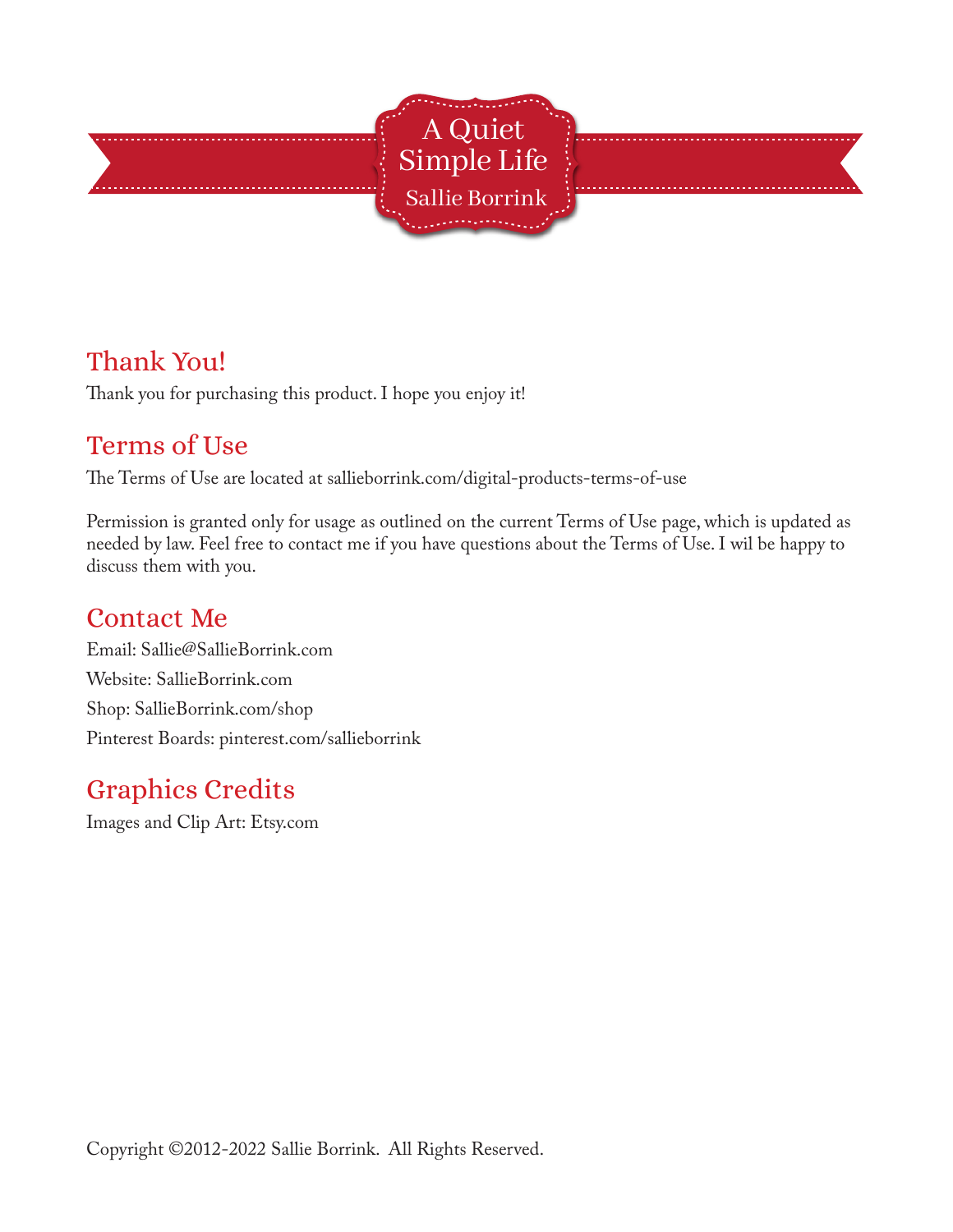# Clear It Out Challenge

The *Clear It Out Challenge* is designed to be a quick attack on your home's clutter. This isn't a deep clean or something that should take days or weeks to accomplish. Instead, think of it like a game where the goal is to act quickly and see noticeable results.

How many things do you think you can easily and quickly remove from each room in your house if you spend only five to ten minutes in each room? You'll be looking to remove easy things, not items that you have to weigh the pros and cons about. These should be primarily things you will simply throw away although it is fine to cull things to donate if you come across them. Just don't let the needing to evaluate potential donation items slow you down. This is supposed to be quick and easy decisions!

For example, in the kitchen you are looking for items such as:

- expired food
- broken items
- chipped items
- catsup packs from take out
- yucky storage containers
- papers, notes, etc.
- all those things you just never get around to throwing out

In the bathroom, you are looking for things such as:

- old makeup
- dried out nail polish
- expired over the counter meds
- personal grooming items you tried and didn't like
- worn out hair accessories
- personal items you no longer need

And so on through each room in the house.

©2022 Sallie Borrink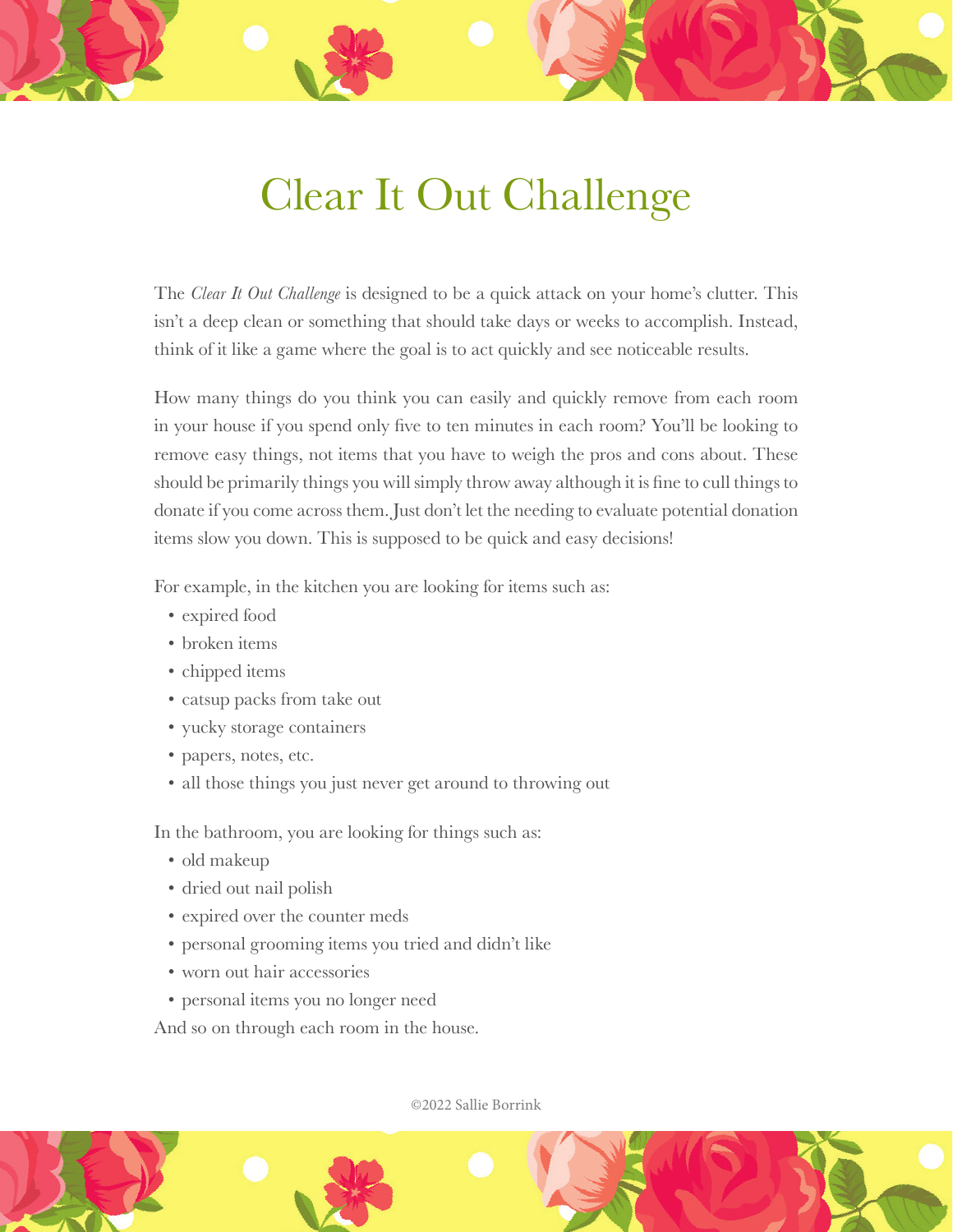

Use the *Clear It Out Challenge* page to take a guess how many items you think you can quickly dispose of in each room of your home. Write your guess down and then write the actual number when you complete each room.

Do you think you'll guess too high or too low?

Have fun with it and celebrate a job well done!